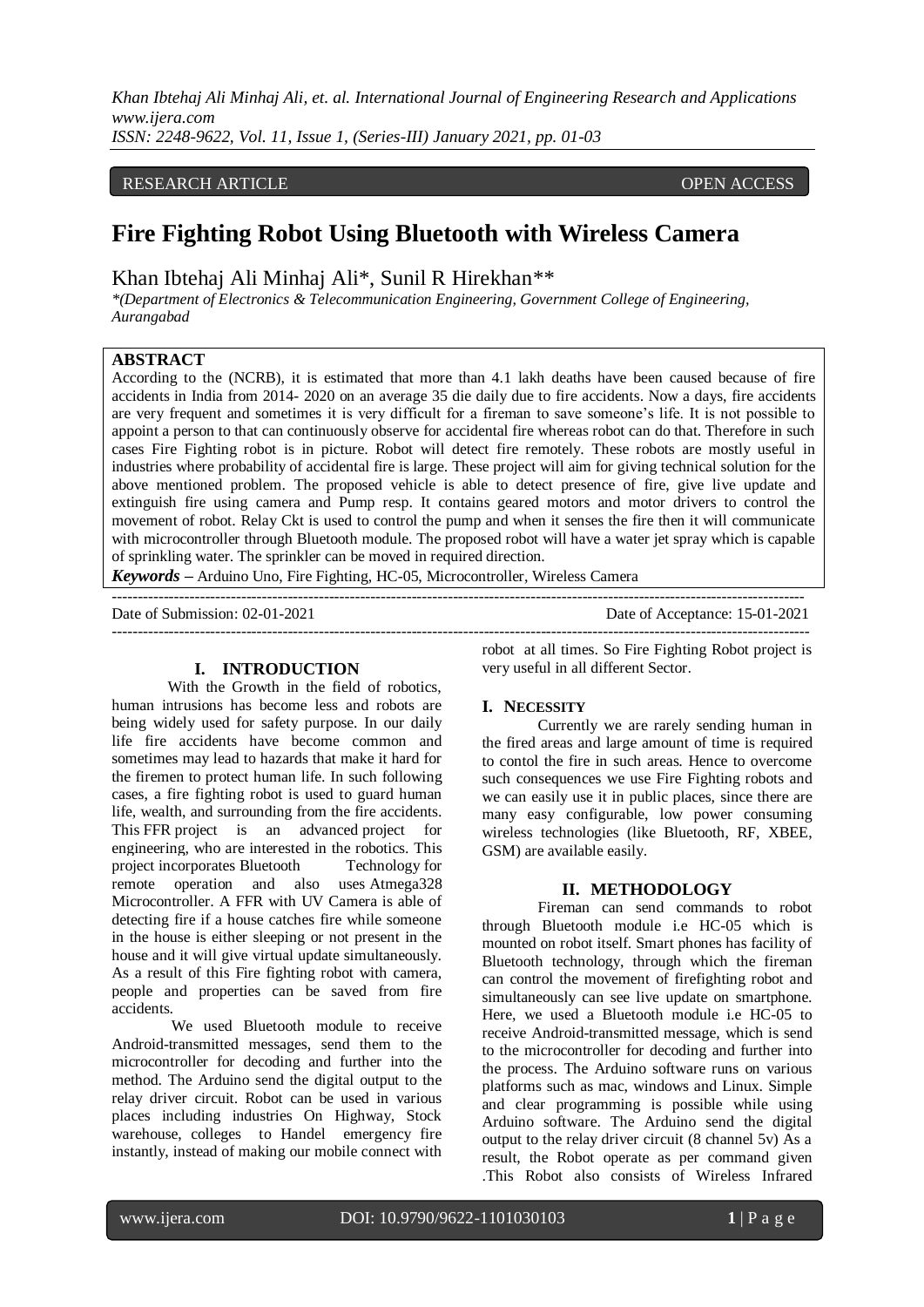*Khan Ibtehaj Ali Minhaj Ali, et. al. International Journal of Engineering Research and Applications www.ijera.com ISSN: 2248-9622, Vol. 11, Issue 1, (Series-III) January 2021, pp. 01-03*

Camera for Virtual Update. As soon as Fire is detected the fireman can easily give command to start the water Pump. Sprinkler gets started. At transmitting end we have android application and at the receiving end Dc geared motors are interfaced to microcontroller. Different types of sensors like smoke sensors fire sensors etc can also be attached to following Robot to improve the output For Video streaming, The robot will continuously capture images with the help of camera mounted on Robot hence we are able to see the current scenario of areas where that robot will be present.

#### **III. FIGURES AND TABLES**

This robot system will continuously check given command from user and send the same to Microcontroller and extinguish the Fire.



**Fig. 1** Block Diagram



**Fig.2** Final Model of Robot



**Fig.3** Camera View of Robot



Fig.4 Water Sprinkling



**Fig. 5** Fire Extinguishing Stage

#### **3.1 Hardware & Software**

- 1. Arduino Uno
- 2. Bluetooth module
- 3. Android phone